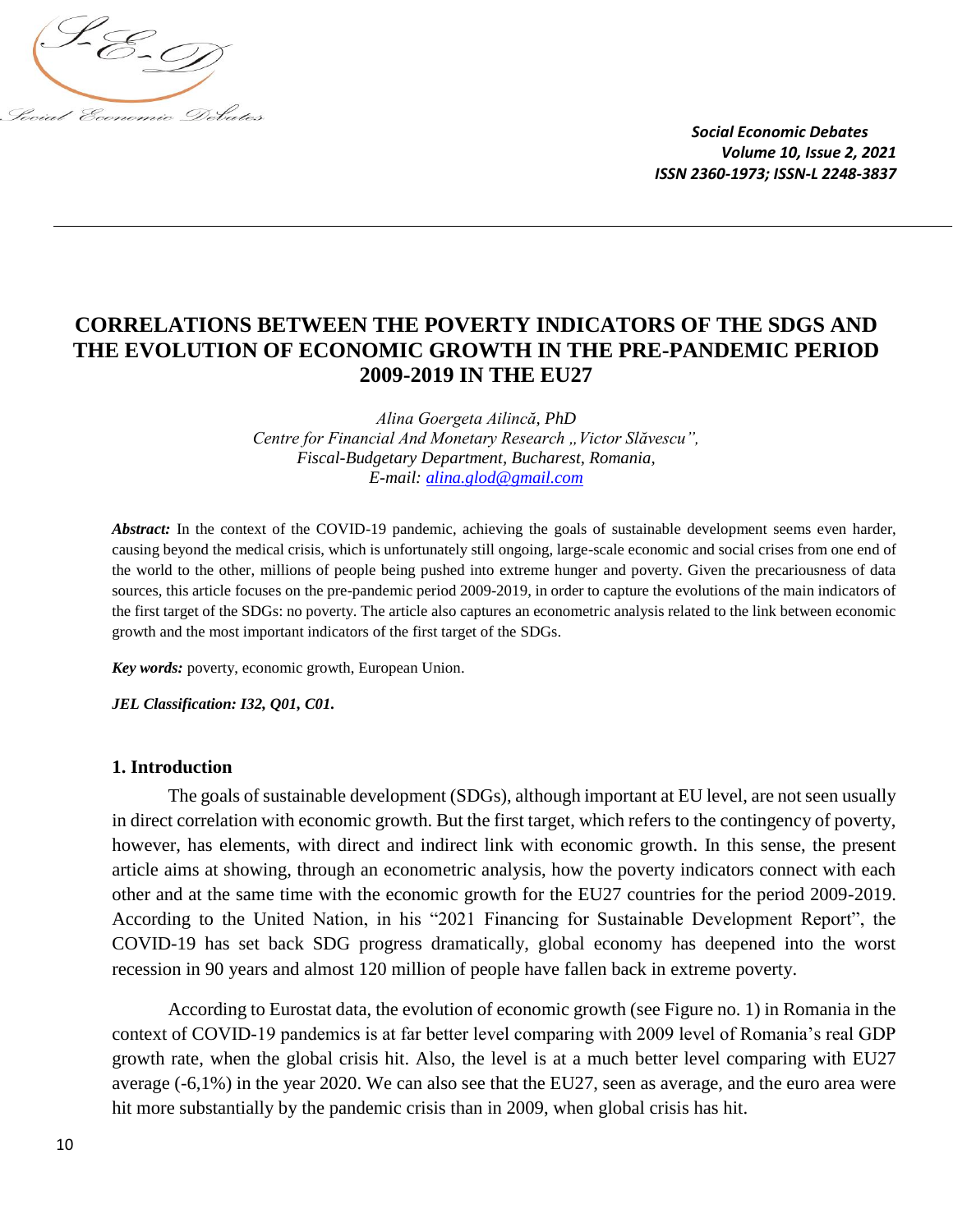

When considering the first two indicators of the first target of SDGs: People at risk of poverty or social exclusion (Parpose, %) and At risk of poverty rate (Arpr, %) at EU27 average level, we can see that there has been no remarkable evolution over time for either indicator. Instead, the evolution of the above indicators was substantial for Romania, with a positive trend of reduction for People at risk of poverty or social exclusion, but it is still at unacceptably high levels compared to the EU27 average (see Figure no.2).

*Figure no. 1 – The evolution of Real GDP growth rate (%) in the period 2009-2020 for EU27, EA19 and Romania*



*Source: Eurostat data, author's processing.*

Figure no. 2 **–** *The evolution of People at risk of poverty or social exclusion and At risk of poverty rate in the period 2009-2019 for EU27, EA19 and Romania*



*Source: Eurostat data, author's processing. Note: Parpose (%) - People at risk of poverty or social exclusion; Arpr (%) - At risk of poverty rate (cut-off point: 60% of median equivalised income after social transfers)*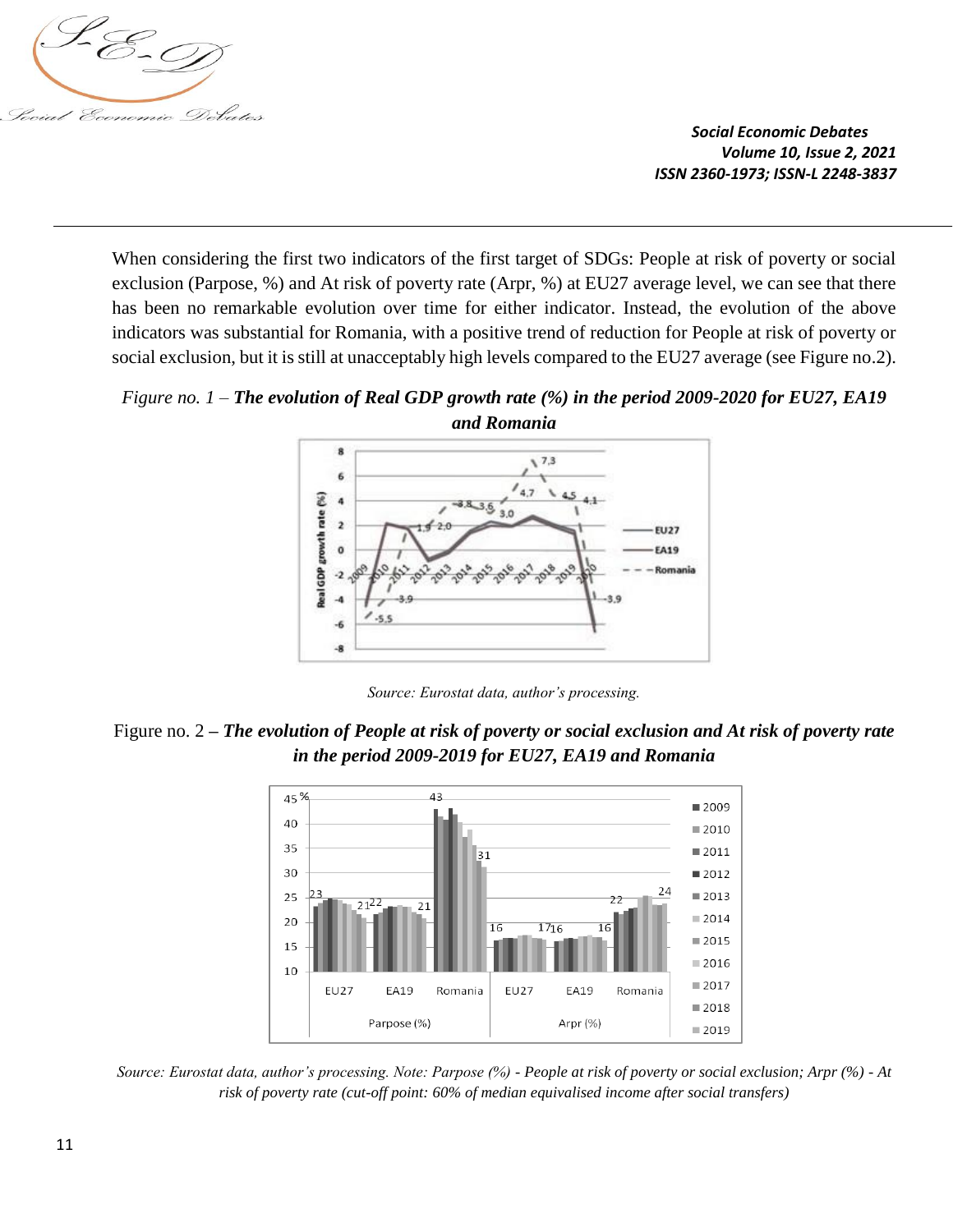

Instead, At the risk of poverty rate for Romania shows some sharp increases and reversals for the analyzed period, which are likely to become chronic in the short term in the context of the COVID-19 crisis. Note that, according to Eurostat methodology, the persons are considered to be at risk of poverty after social transfers, if they have an equivalised disposable income below the risk-of-poverty threshold set at 60 % of the national median equivalised disposable income.

When considering the indicator of Severely materially deprived people (Smdp) expressed as percentage (more exactly the persons that according to Eurostat methodology have living conditions severely constrained by a lack of resources, experiencing at least 4 out of 9 following deprivations items: 1) to pay rent or utility bills, 2) keep home adequately warm, 3) face unexpected expenses, 4) eat meat, fish or a protein equivalent every second day, 5) a week holiday away from home, 6) a car, 7) a washing machine, 8) a colour TV, or 9) a telephone) we can see that no important evolution can be recorded for EU27 and Euro Area. On the other hand, regarding Romania, for the analysis period we can see that the share of severely deprived people from a material point of view has practically halved in 2019 compared to 2009 level, but even so, it far exceeds, more precisely 3 times, the level euro area of 5% (see Figure no.3).

Figure no. 3 – *The evolution of Severely materially deprived people and People living in very low work intensity households in the period 2009-2019 for EU27, EA19 and Romania*



*Source: Eurostat data, author's processing. Smdp (%) - Severely materially deprived people, Plihwvlwi (%) - People living in households with very low work intensity*

Regarding the share of people with low work intensity we can see at the level of the euro area 19 and EU27, that the level remains relatively constant, however for Romania this level is below that of the EU27 average and the euro area throughout the analysis period, even with a certain tendency of reduction until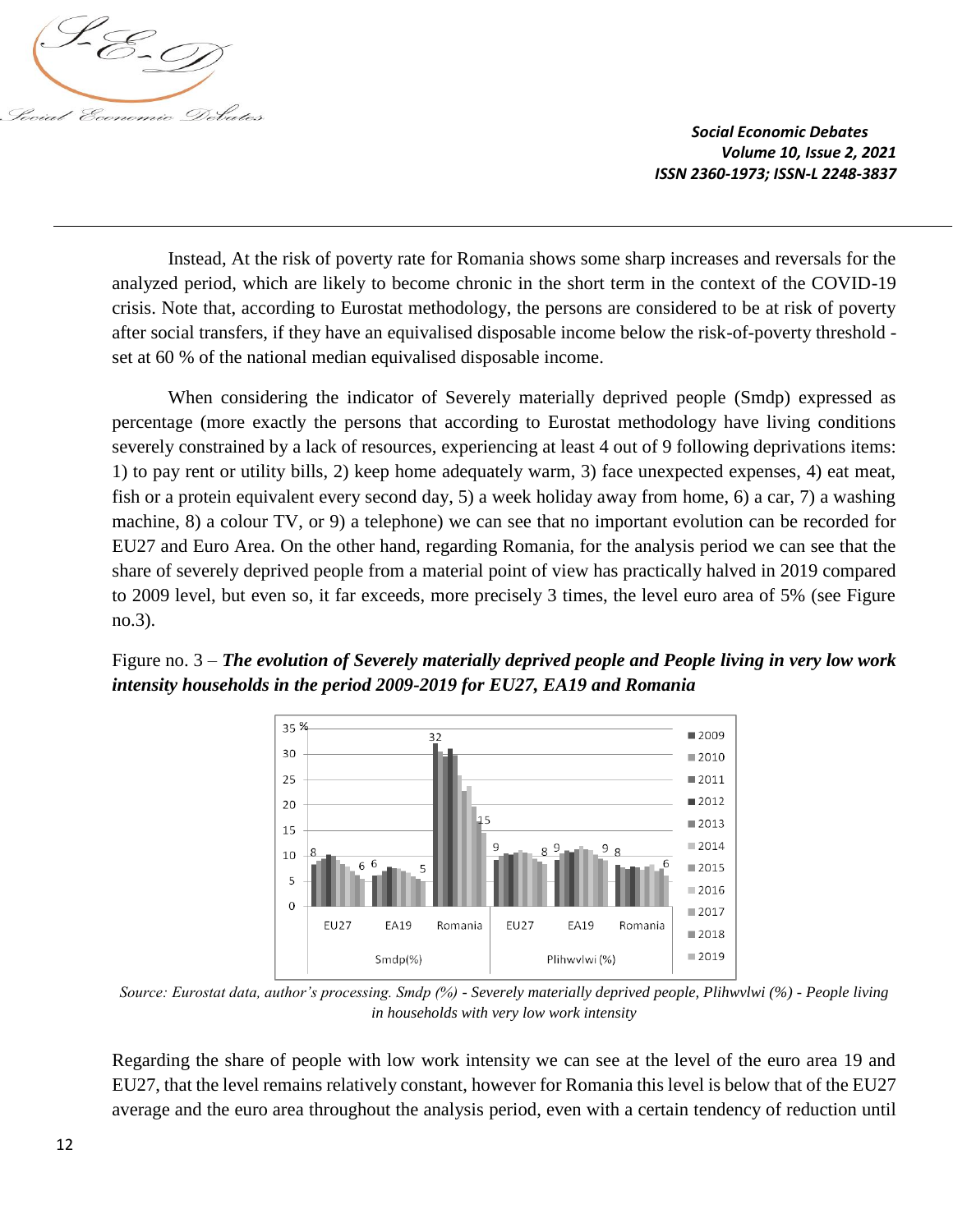

2019. It should be noted that, according to Eurostat, people living in households with very low work intensity are those aged 0-59 living in households where the adults (aged 18-59) work 20% or less of their total work potential during the past year. The indicator People living in households with very low work intensity for Central and Eastern European countries it finds one of its explanations through the substantial migration of the young and good working population from these countries to the western states of the EU and the world.

When considering the share of people in work but they are at-risk-of-poverty (more exactly, have an equivalised disposable income below the risk-of-poverty threshold, which is set at 60 % of the national median equivalised disposable income, after social transfers), in the EU27 and EA19 has rather unchanged levels over the whole period (2009-2019), no more than 10%.

*Figure no. 4 – The evolution of In work at-risk-of-poverty and Population living in dilapidated dwelling in the period 2009-2019 for EU27, EA19 and Romania*



*Source: Eurostat data, author's calculations. Iwarpr (%) - In work at-risk-of-poverty ratePlidwlr(%) - Population living in a dwelling with a leaking roof, damp walls, floors or foundation or rot in window frames of floor by poverty status* 

On the other hand, Romania seems to be unable to get rid of poverty in the field of employment, the indicator for this country being at a level almost double by the comparison with the EU level, throughout the whole analysis period. For the indicator of the population living in poor housing we can see that there are decreasing trends, so favorable, in the EU27, EA19 and especially in Romania, which has substantially improved its indicator over time, well below the EU27 and EA19 averages, reaching 9%in 2019.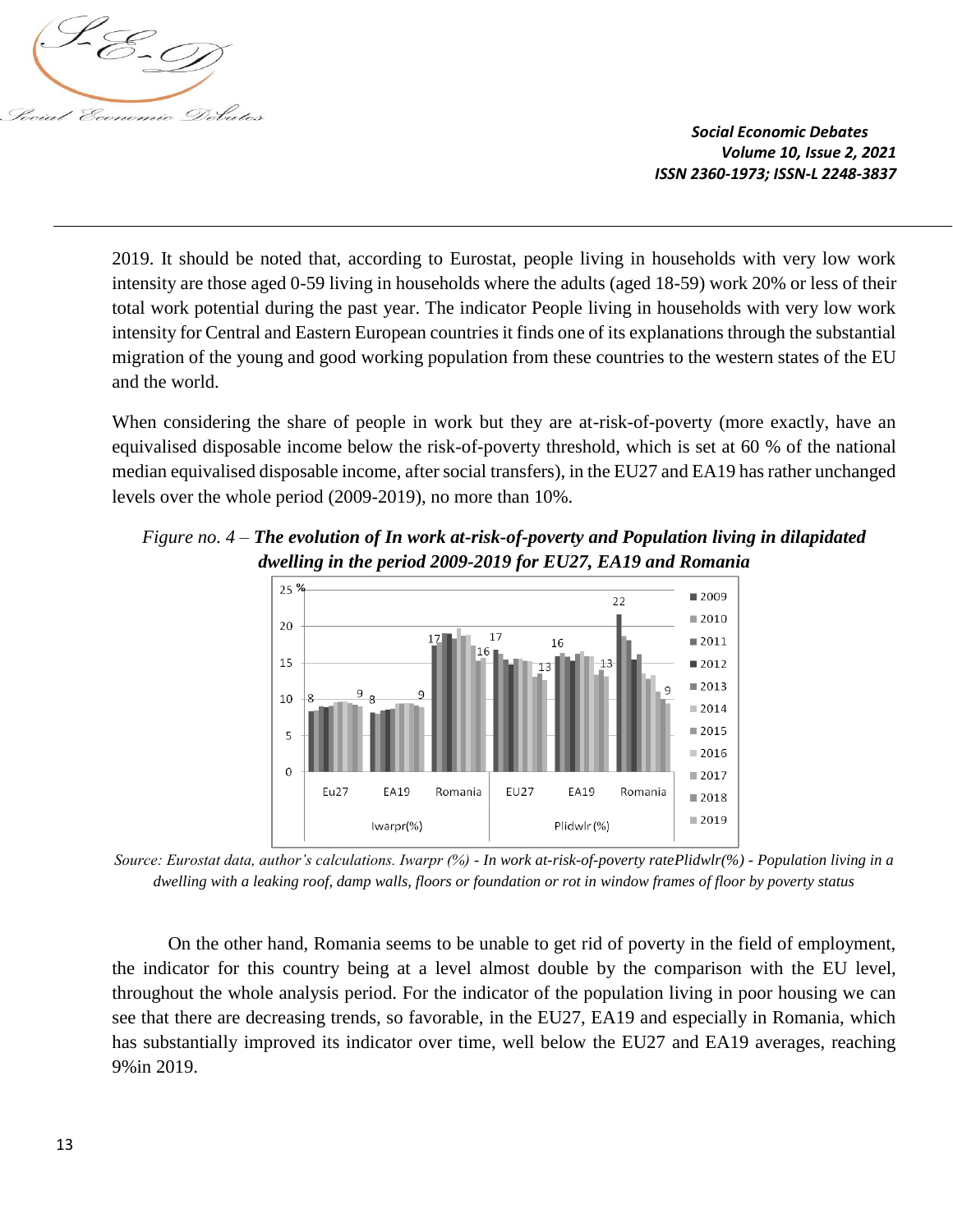

Other indicators of poverty, which can be found in other sections of the SDGs such as: Self-reported unmet need for medical examination and care by sex, Population having neither a bath, nor a shower, nor indoor flushing toilet in their household by poverty status, Population unable to keep home adequately warm by poverty status and Overcrowding rate by poverty status are not the subject of this study, although two of them show an advanced degree of backwardness for Central and Eastern European countries such as Romania.

### **2. LITERATURE REVIEW**

The link between the poverty indicators between them is relatively obvious, which is why some of them have been systematized in the poverty category of the Eurostat SDGs. However, empirical studies that fully support this systematization are relatively precarious.

Also, there has been a lot of ink about poverty and economic growth, including growth per capita. Thus, there are many studies that believe that economic growth is able to reduce poverty (e.g. Romer and Gugerty, 1997; Bhagwati,2000; Deaton and Dreze, 2001; Besley and Cord, 2007; Datt and Ravalion, 2002; Agrawal, 2008, Roser, 2021 ) and others that the link between them is less substantial or conclusive (e.g. Ravallion, 1995; Fields, 1989; Rodrik, 2000; Lustig et al., 2002, Bigsten et al., 2003, Salvatore, 2004) being connected mostly with income distribution or other phenomena.

For example, in Romer and Gugerty study's (1997, pp.1) there is examined whether economic growth tends to reduce poverty (poverty being measured by the incomes of the poorest 20% and 40% of a population) and shows that an increase in the rate of GDP growth translates into a direct one-for-one increase in the rate of growth of average incomes of the poorest 40% and a GDP growth of 10% is associated with income growth of 9.21%. Also, the authors mention that countries with better macroeconomic policies grow faster, and this growth alleviates poverty, concluding also that economic growth appears to be one of the best ways to reduce poverty (Romer and Gugerty, 1997, pp.22-23). Also, using province-level data, considering the case of Kazakhstan, Pradeep Agrawal 2008's study shows that provinces with higher growth rates achieved faster decline in poverty, growth conducing to increased employment and higher real wages decreasing poverty. Also, this study shows that social sectors financing through government expenditure significantly contribute to poverty alleviation.

In conclusion, numerous studies address the link between growth and poverty, often pointing to the need for integration and other explanatory variables in the model, although in a first phase, for the poorest countries or areas of the world economic growth proves to be a dynamizer of poverty reduction.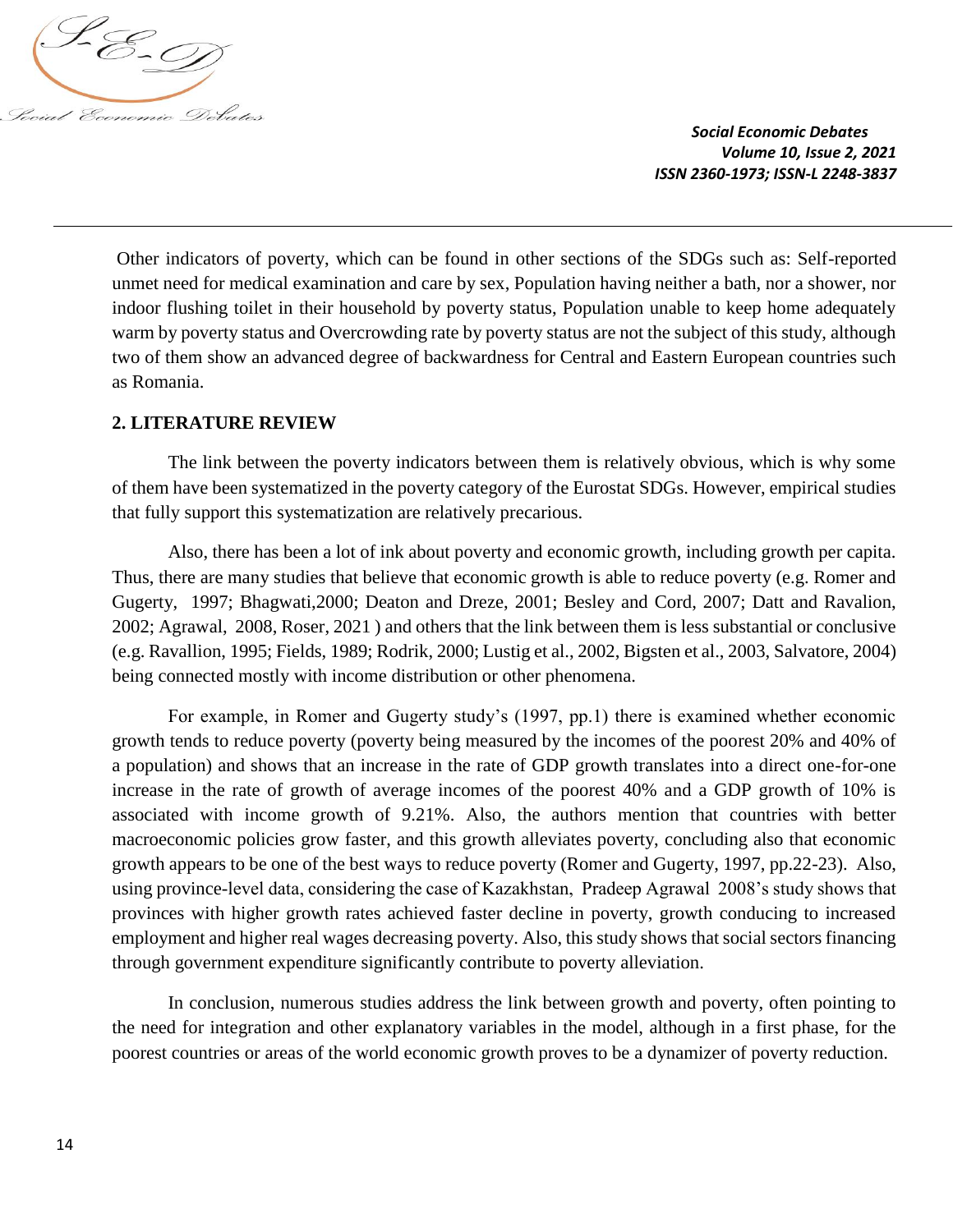

### **3. METHODOLOGY OF RESEARCH**

In the present paper it is assed, empirically, the correlations between the elements of the first section of SDGs - aiming at reducing and eliminating poverty. Also, it is analyzed the main series of poverty indicators in relation with economic growth for EU27 average. At the same time, in order to have a consistent series, the data for the EU27 countries were arranged in a panel form. Thus, first, it is constructed a simple correlation matrix for EU27 average for the period 2009-2019, and it is constructed a regression equation to give us some general clues about the connection between indicators. But this series is extremely short with only 11 records; therefore by systematizing the information in panel form, the number of observations becomes consistent with 297 records. Thus, it is then repeated the correlation matrix on panel data, and applied a unit root test under 2 forms Augmented Dickey-Fuller (ADF) and Phillips-Perron (PP) tests and then constructed another regression and applied a Granger causality test. The unit root test is used in order to examine the stationarity properties of the level and first difference of variables, but because good results are recorded even at level, the first difference of variables is not presented also in the article. The data source is Eurostat, using annual data.

The data at the EU27 average are somewhat more homogeneous, so the results are more satisfactory but the series is too small to make them reliable. By systematizing the EU27 data in the panel form, the number of observations becomes satisfactory but the result must be viewed also with carefulness, because the series no longer shows a considerable homogeneity, as in the other versions of the approach.

#### **4. EMPIRICAL RESULTS**

In this paper, it is assessed the correlations between fist goal of SDGs –no poverty indicators and the implication one over the others and over real GDP growth rate (%). The sample data covers the 6 selected poverty indicators: People at risk of poverty or social exclusion (Parpose, %), At risk of poverty rate (cut-off point: 60% of median equivalised income after social transfers)(Arpr,%), Severely materially deprived people (Smdp, %), People living in households with very low work intensity (Plihwvlwi,%), In work at-risk-of-poverty rate (Iwarpr,%), Population living in a dwelling with a leaking roof, damp walls, floors or foundation or rot in window frames of floor by poverty status (Plidwlr,%). The first correlation matrix investigates the link between the above indicators and economic growth but for the EU27 average as a whole, so only for 11 records, related to the period 2009-2019. Thus, we note on the one hand the natural negative correlations between economic growth and poverty indicators, only indicator In work atrisk-of-poverty rate shows a significant positive correlation (over 60%), pointing out the idea that economic growth can be built also on poverty at work, or that, more likely, economic growth cannot prevent the increase of poverty of the labor force. We also observe that People at risk of poverty or social exclusion is strongly and positively correlated with Severely materially deprived people, with People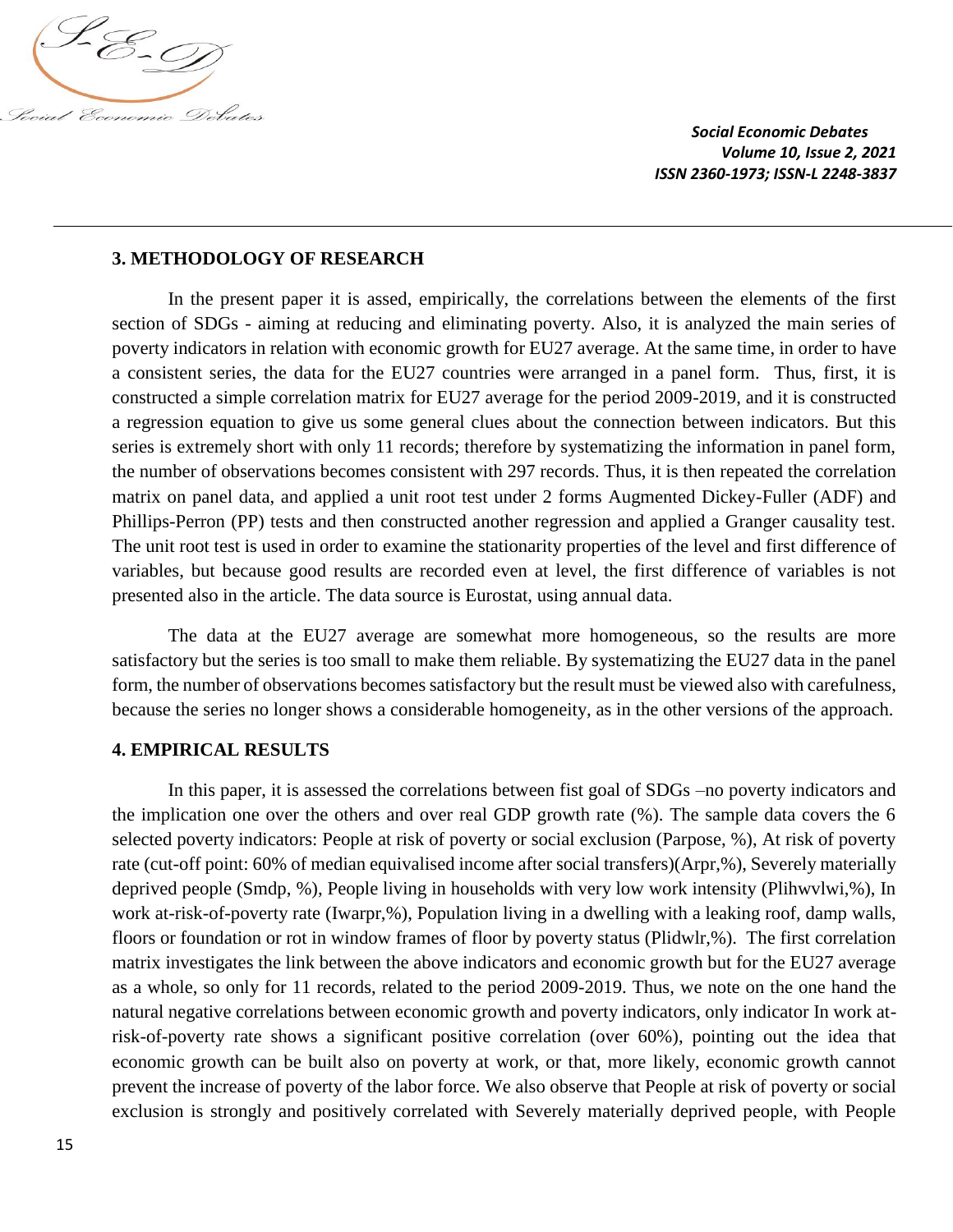

living in households with very low work intensity and with Population living in a dwelling with a leaking roof, damp walls, floors or foundation or rot in window frames of floor. Also, At risk of poverty rate is substantially correlated with People living in households with very low work intensity and In work atrisk-of-poverty rate. Strong positive correlations are also shown between Severely materially deprived people and People living in households with very low work intensity and with Population living in a damaged dwelling (Plidwlr).

*Table no. 1 – Correlation matrix for EU27 average between real GDP growth rate and selected poverty indicators for the period 2009-2019*

| $\mu$ , $\mu$ , $\mu$ , $\mu$ , $\mu$ , $\mu$ , $\mu$ , $\mu$ , $\mu$ , $\mu$ , $\mu$ , $\mu$ , $\mu$ , $\mu$ , $\mu$ , $\mu$ , $\mu$ , $\mu$ , $\mu$ , $\mu$ , $\mu$ , $\mu$ , $\mu$ , $\mu$ , $\mu$ , $\mu$ , $\mu$ , $\mu$ , $\mu$ , $\mu$ , $\mu$ , $\mu$ , $\mu$ , $\mu$ , $\mu$ , $\mu$ , $\mu$ , |           |           |             |            |           |               |         |  |
|---------------------------------------------------------------------------------------------------------------------------------------------------------------------------------------------------------------------------------------------------------------------------------------------------------|-----------|-----------|-------------|------------|-----------|---------------|---------|--|
|                                                                                                                                                                                                                                                                                                         | RGDPgr    | Parpose   |             |            | Plihwylwi |               | Plidwlr |  |
|                                                                                                                                                                                                                                                                                                         | (%)       | (%)       | Arpr $(\%)$ | $Smdp(\%)$ | (%)       | $Iwarpr(\% )$ | (%)     |  |
| RGDPgr                                                                                                                                                                                                                                                                                                  |           |           |             |            |           |               |         |  |
| (% )                                                                                                                                                                                                                                                                                                    | 1         |           |             |            |           |               |         |  |
| Parpose (%)                                                                                                                                                                                                                                                                                             | $-0,2027$ |           |             |            |           |               |         |  |
| Arpr $(\%)$                                                                                                                                                                                                                                                                                             | 0,4517    | 0,3613    |             |            |           |               |         |  |
| $Smdp(\%)$                                                                                                                                                                                                                                                                                              | $-0,2903$ | 0,9817    | 0,2029      |            |           |               |         |  |
| Plihwylwi                                                                                                                                                                                                                                                                                               |           |           |             |            |           |               |         |  |
| (% )                                                                                                                                                                                                                                                                                                    | 0,1042    | 0.9010    | 0,6656      | 0,8204     |           |               |         |  |
| $Iwarpr(\% )$                                                                                                                                                                                                                                                                                           | 0,6177    | $-0,0266$ | 0,8916      | $-0,1796$  | 0,3591    |               |         |  |
| Plidwlr $(\%)$                                                                                                                                                                                                                                                                                          | $-0,4919$ | 0.7309    | 0,0220      | 0,7274     | 0,5867    | $-0.3623$     |         |  |

*Source: Authors' research, using Eurostat data and Excel data analysis soft. The marked cells indicate relative strong correlations.* 

As we know, correlation matrix does not show any causality, so in Table 2 are shown the results of the regression equation formulated as follows:

RGDPgr=  $β0 + β1$ Parpose +  $β2A$ rpr +  $β3Smdp + β4Pilhuvlwi + β5Iwarpr + β6IPildwlr + ε$  (1)

Where:  $\beta i = 0.5$  – are coefficients of the equations,  $\varepsilon$  – error term, and the above notations are preserved.

Analyzing the value of the determination coefficient or R2, which is used to measure the intensity of the correlation between the endogenous variable and its determinants, it is observed that the value of 0.720966 is quite good for the data used, and the adjusted R2, equal to 0.441931 at the sample level it is much less significant, questioning the intensity of the connections in the model, which is mainly due to the limited series.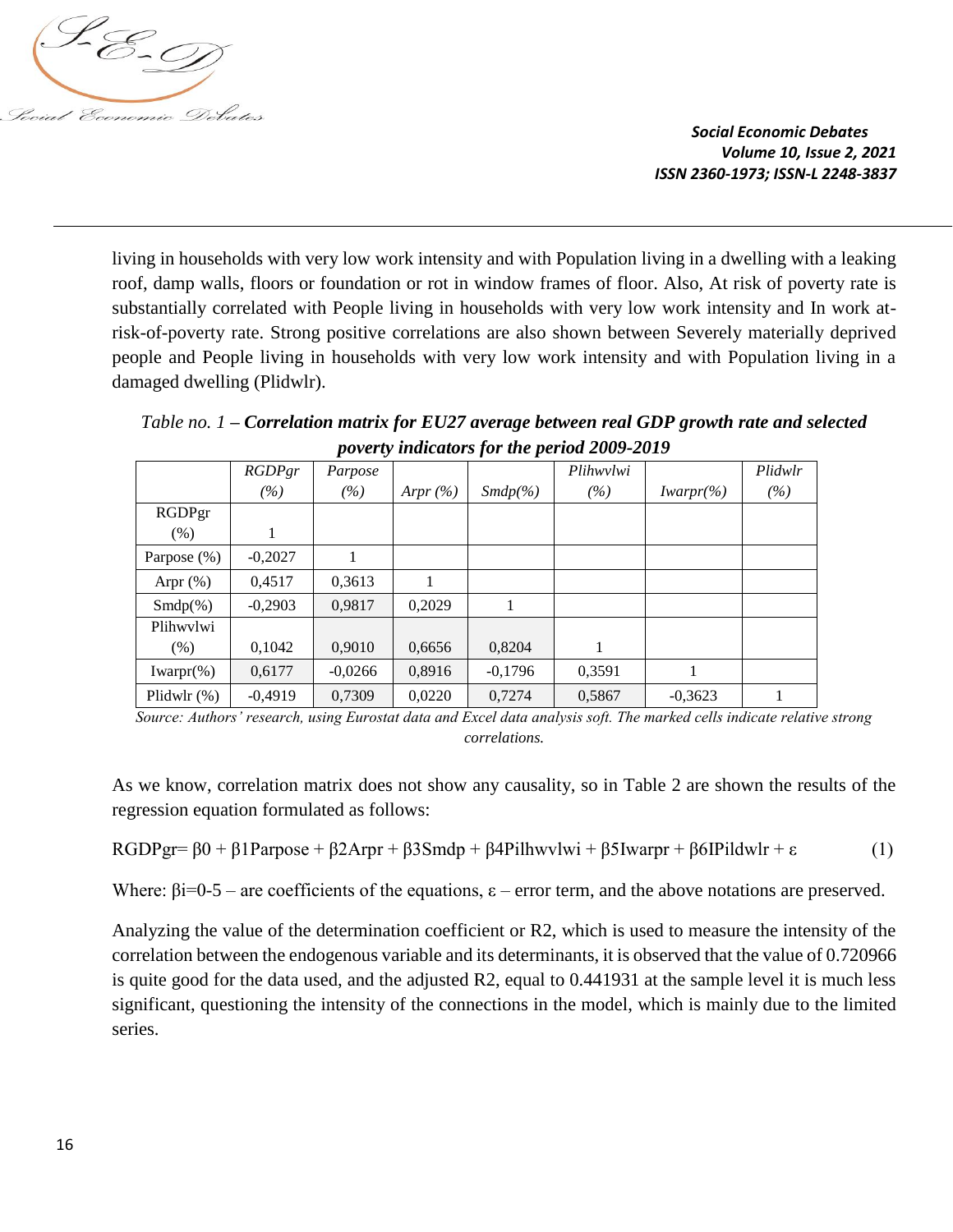

|                                                                                                                                |                                                                                  | $\cdot$<br>≖                                                                                                   |                                                                                  |                                                          |
|--------------------------------------------------------------------------------------------------------------------------------|----------------------------------------------------------------------------------|----------------------------------------------------------------------------------------------------------------|----------------------------------------------------------------------------------|----------------------------------------------------------|
| Dependent Variable: RGDPGR<br>Method: Least Squares<br>Date: 06/03/21 Time: 18:45<br>Sample: 1 11<br>Included observations: 11 |                                                                                  |                                                                                                                |                                                                                  |                                                          |
| Variable                                                                                                                       | Coefficient                                                                      | Std. Error                                                                                                     | t-Statistic                                                                      | Prob.                                                    |
| <b>PARPOSE</b><br><b>ARPR</b><br><b>SMDP</b><br><b>PLIHWVLWI</b><br><b>IWARPR</b><br><b>PLIDWLR</b>                            | $-0.599652$<br>4.821614<br>$-2.711941$<br>7.228136<br>$-9.216082$<br>$-2.081761$ | 4.410515<br>6.766404<br>3.167341<br>3.442622<br>6.973190<br>0.984435                                           | $-0.135960$<br>0.712581<br>$-0.856220$<br>2.099602<br>$-1.321645$<br>$-2.114675$ | 0.8972<br>0.5080<br>0.4310<br>0.0898<br>0.2435<br>0.0881 |
| R-squared<br>Adjusted R-squared<br>S.E. of regression<br>Sum squared resid<br>Log likelihood<br>Durbin-Watson stat             | 0.720966<br>0.441931<br>1.529252<br>11.69306<br>-15.94438<br>2.405315            | Mean dependent var<br>S.D. dependent var<br>Akaike info criterion<br>Schwarz criterion<br>Hannan-Quinn criter. |                                                                                  | 1.036364<br>2.047082<br>3.989887<br>4.206921<br>3.853077 |

*Table no.2 – Results for regression equation for EU27 average between real GDP growth rate and selected poverty indicators for the period 2009-2019*

*Source: Authors' research, using Eurostat data and Eviews11 soft.*

The coefficients of independent variables are mainly significant different from zero but have a p-values over 0.05, only People living in households with very low work intensity and Population living in a dwelling with a leaking roof, damp walls, floors or foundation or rot in window frames of floor having a closer result to the necessary probability value. Thus, the model in this form is still inappropriate. Therefore, we resort to a systematization of the data by countries, in panel form; the series reaching 297 entries and redoing the correlation matrix (see table no.3).

*Table no. 3 – Correlation matrix between real GDP growth rate and selected poverty indicators for EU27 panel data for the period 2009-2019*

|               | RGDPgr    | Parpose |             |            | Plihwylwi |               | Plidwlr |
|---------------|-----------|---------|-------------|------------|-----------|---------------|---------|
|               | (%)       | (%)     | Arpr $(\%)$ | $Smdp(\%)$ | (%)       | $Iwarpr(\% )$ | (%)     |
| RGDPgr        |           |         |             |            |           |               |         |
| $(\%)$        |           |         |             |            |           |               |         |
| Parpose (%)   | $-0.0910$ |         |             |            |           |               |         |
| Arpr $(\%)$   | $-0.0501$ | 0.7990  |             |            |           |               |         |
| $Smdp(\%)$    | $-0.0880$ | 0.9186  | 0.5544      |            |           |               |         |
| Plihwylwi     | $-0.0021$ | 0.3477  | 0.2112      | 0.1889     |           |               |         |
| $Iwarpr(\% )$ | $-0.0653$ | 0.5789  | 0.7255      | 0.4017     | $-0.0809$ |               |         |
| Plidwlr (%)   | $-0.1568$ | 0.2985  | 0.2034      | 0.2678     | 0.0043    | 0.2057        |         |

*Source: Authors' research, using Eurostat data and Excel data analysis soft.*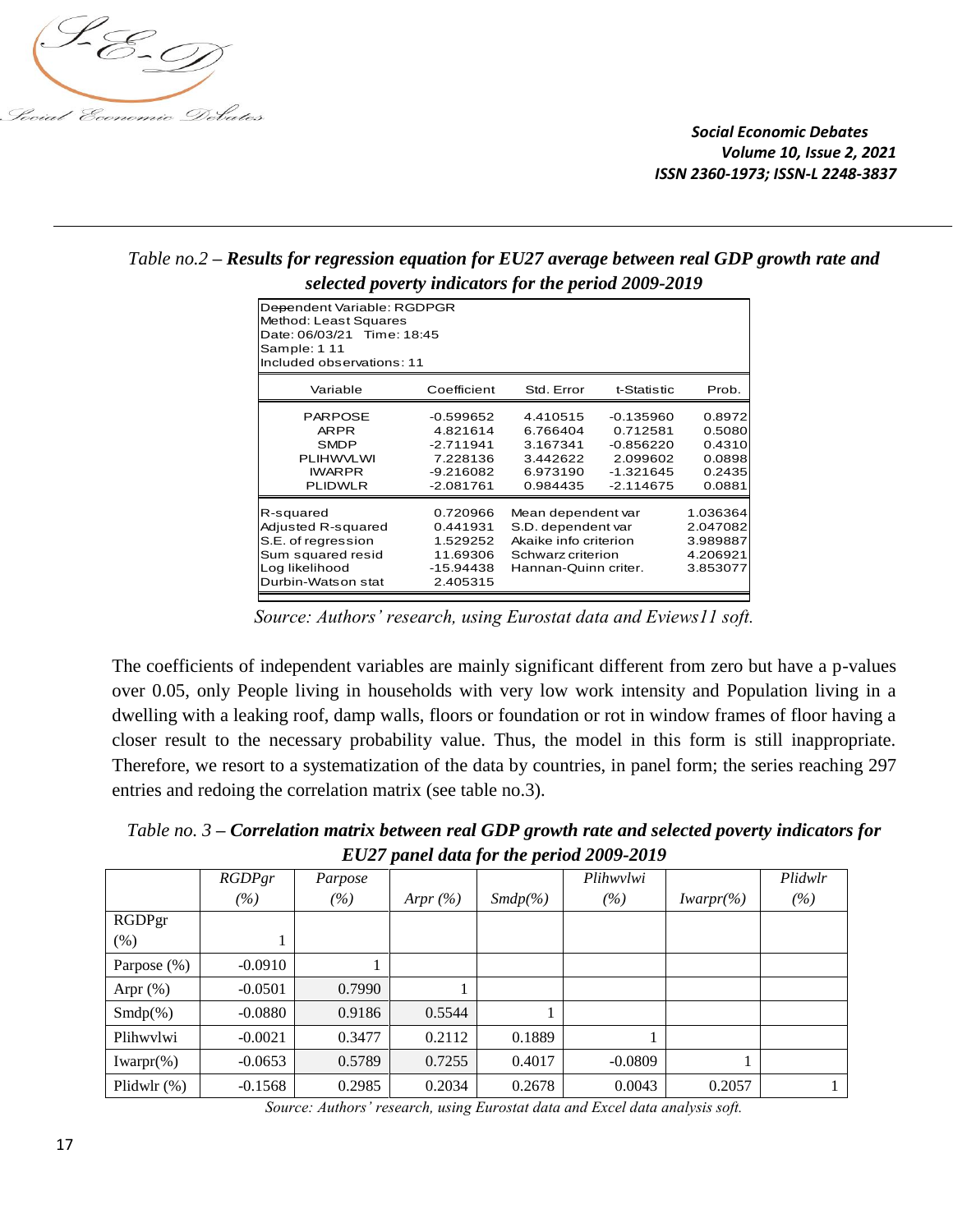

In this form, economic growth seems to be completely decoupled from poverty indicators. However, the fact that all poverty indicators have negative correlations indeed indicates the ability of economic growth to contingent on the negative effects of poverty, or the need for poverty parameters to be addressed in order to improve the economic growth. Also, People at risk of poverty or social exclusion (Parpose) is strongly correlated with At risk of poverty rate(Arpr), Severely materially deprived people (Smdp) and with In work at-risk-of-poverty rate (Iwarpr). The Arpr is showing significant correlations with Smdp and with Iwarpr.

That is why, in addition to correlation and regression, it has been performed a unit root test (see Table no.4).

|                     | <b>Augmented Dickey-Fuller unit root test</b> |           |           |                       |             | Phillips-Perron unit root test |           |                       |
|---------------------|-----------------------------------------------|-----------|-----------|-----------------------|-------------|--------------------------------|-----------|-----------------------|
| <b>Series Label</b> | Level                                         |           |           | <b>Critical Value</b> |             | Level                          |           | <b>Critical Value</b> |
|                     |                                               |           |           |                       |             |                                |           |                       |
|                     | <b>Constant &amp; Trend</b>                   |           | 5%        | 1%                    |             | <b>Constant &amp; Trend</b>    | 5%        | $1\%$                 |
| <b>RGDPgr</b>       | t-statistic                                   | -4,4598   |           |                       | t-statistic | $-12,8126$                     |           |                       |
| (%)                 | $prob.*$                                      | 0,0021    | $-3,4257$ | $-3,9906$             | $prob.*$    | 0,0000                         | $-3,4251$ | $-3,9894$             |
|                     | t-statistic                                   | $-4,0167$ |           |                       | t-statistic | $-4,5127$                      |           |                       |
| Parpose (%)         | $prob.*$                                      | 0,0092    | $-3,4251$ | $-3,9894$             | $prob.*$    | 0,0017                         | $-3,4251$ | $-3,9894$             |
|                     | t-statistic                                   | $-4,7013$ |           |                       | t-statistic | $-4,7185$                      |           |                       |
| Arpr $(\%)$         | $prob.*$                                      | 0,0008    | $-3,4251$ | $-3,9894$             | $prob.*$    | 0,0008                         | $-3,4251$ | $-3,9894$             |
|                     | t-statistic                                   | $-5,0586$ |           |                       | t-statistic | $-4,6650$                      |           |                       |
| $Smdp(\%)$          | $prob.*$                                      | 0,0002    | $-3,4252$ | $-3,9896$             | $prob.*$    | 0,0010                         | $-3,4251$ | $-3,9894$             |
| Plihwvlwi           | t-statistic                                   | $-5,8613$ |           |                       | t-statistic | $-4,5126$                      |           |                       |
| (%)                 | $prob.*$                                      | 0,0000    | $-3,4251$ | $-3,9895$             | $prob.*$    | 0,0017                         | $-3,4251$ | $-3,9894$             |
|                     | t-statistic                                   | $-4,2966$ |           |                       | t-statistic | $-4,3959$                      |           |                       |
| $Iwarpr(\% )$       | $prob.*$                                      | 0,0036    | $-3,4251$ | $-3,9894$             | $prob.*$    | 0,0026                         | $-3,4251$ | $-3,9894$             |
|                     | t-statistic                                   | $-4,0421$ |           |                       | t-statistic | $-4,1007$                      |           |                       |
| Plidwlr(%)          | $prob.*$                                      | 0,0085    | $-3,4251$ | $-3,9894$             | $prob.*$    | 0,0070                         | $-3,4251$ | $-3,9894$             |

*Table no. 4 – Augmented Dickey - Fuller and Pillips-Peron Unit Root Tests for EU27 for real GDP growth rate and selected poverty indicators*

*Source: Authors' research, using Eurostat data and Eviews11 soft.*

In order to make correct specification and to adjust the model, it has been realized a unit root test in levels in the form of ADF and PP tests in order to determine univariate properties of the data series.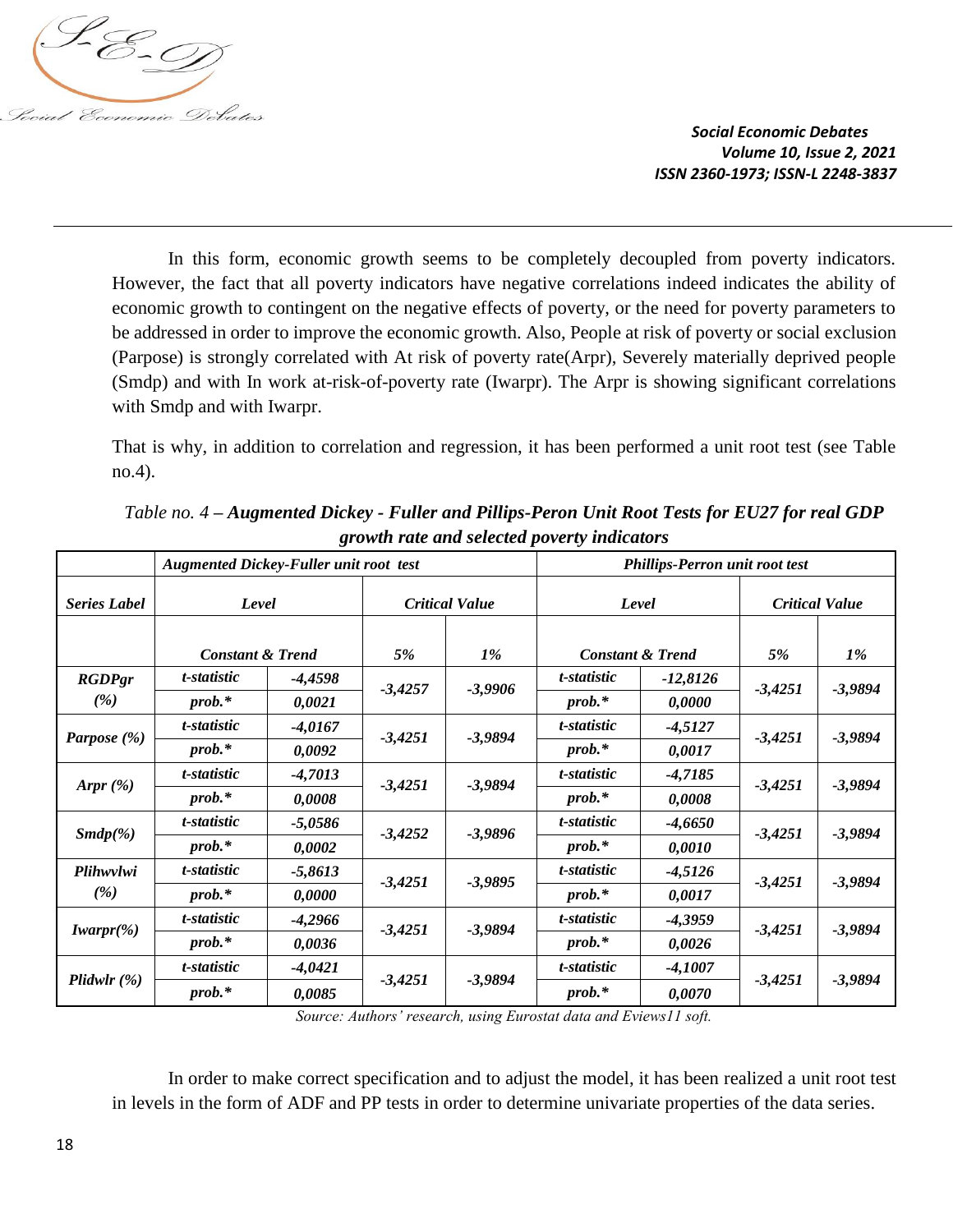

As presented in Table no. 4, the results show that it could be rejected the null hypothesis of unit roots for RGDPgr, Parpose, Arpr, Smdp, Plihwvlwi, Iwarpr and Pildwlr in level forms for trend with intercept, because t critical value was in module below t-statistic. Although the ADF test is generally considered to perform better, the Pillips-Peron test seems to be more suitable for a longer series, having the advantage of a robust, nonparametric model, further verifying heteroschedasticy and autocorrelation consistency. Thus, for PP test the results are suitable, the null hypothesis being rejected when the PP test was applied in level form. It means that the calculated ADF and PP statistics are more than their critical values in level for the analyzed variables, suggesting that the variables are level stationary.

Using the above regression equation (equation 1) but, this time, with the systematization of the information in the form of a panel, based on the previous correlation matrix (see table no. 3) we obtain the results from table no. 5.

# *Table no.5* **– Results for regression equation for EU27 panel data for real GDP growth rate and selected poverty indicators for the period 2009-2019**

|                                                                                                                                  |                                                                                           | л.                                                                                                                                   |                                                                                           |                                                                      |
|----------------------------------------------------------------------------------------------------------------------------------|-------------------------------------------------------------------------------------------|--------------------------------------------------------------------------------------------------------------------------------------|-------------------------------------------------------------------------------------------|----------------------------------------------------------------------|
| Dependent Variable: RGDPGR<br>Method: Least Squares<br>Date: 06/03/21 Time: 11:28<br>Sample: 1 297<br>Included observations: 297 |                                                                                           |                                                                                                                                      |                                                                                           |                                                                      |
| Variable                                                                                                                         | Coefficient                                                                               | Std. Error                                                                                                                           | t-Statistic                                                                               | Prob.                                                                |
| C<br><b>PARPOSE</b><br><b>ARPR</b><br><b>SMDP</b><br><b>PLIHWVLWI</b><br><b>IWARPR</b><br><b>PLIDWLR</b>                         | 3.193293<br>$-0.182535$<br>0.163034<br>0.081549<br>0.057459<br>$-0.022269$<br>$-0.072143$ | 1.312214<br>0.247436<br>0.189623<br>0.146196<br>0.107973<br>0.110301<br>0.035580                                                     | 2.433516<br>$-0.737706$<br>0.859777<br>0.557811<br>0.532162<br>$-0.201893$<br>$-2.027639$ | 0.0156<br>0.4613<br>0.3906<br>0.5774<br>0.5950<br>0.8401<br>0.0435   |
| R-squared<br>Adjusted R-squared<br>S.E. of regression<br>Sum squared resid<br>Log likelihood<br>F-statistic<br>Prob(F-statistic) | 0.029679<br>0.009603<br>3.683457<br>3934.678<br>$-805.1268$<br>1.478349<br>0.185314       | Mean dependent var<br>S.D. dependent var<br>Akaike info criterion<br>Schwarz criterion<br>Hannan-Quinn criter.<br>Durbin-Watson stat |                                                                                           | 1.531987<br>3.701272<br>5.468867<br>5.555925<br>5.503720<br>1.480023 |

*Source: Authors' research, using Eurostat data and Eviews11 soft*

In table no. 5, we find of course that R2 and adjusted R2 are completely inadequate, insignificant, the coefficients of the independent variables are not different from zero, but the probability attached to the indicator Population living in a dwelling with a leaking roof, damp walls, floors or foundation or rot in window frames of floor by poverty status (Plidwlr, %) is indeed below the p-value 0.05 threshold. Thus, is the only indicator which can be accepted for explaining the model. Looking at the Durbin-Watson statistics, which tests the null hypothesis that the residuals from an ordinary least-squares regression are not autocorrelated against the alternative that they are, we are noticing that the value R2 is below DW statistics, which indicates that the regression performed is not spurious. Therefore, by adjusting the model **Explanator (or introduced and the continued intermediate explanatory variables, we can continue the clearly and the link between poverty and the continued and the continued and the continued and the continued and the con**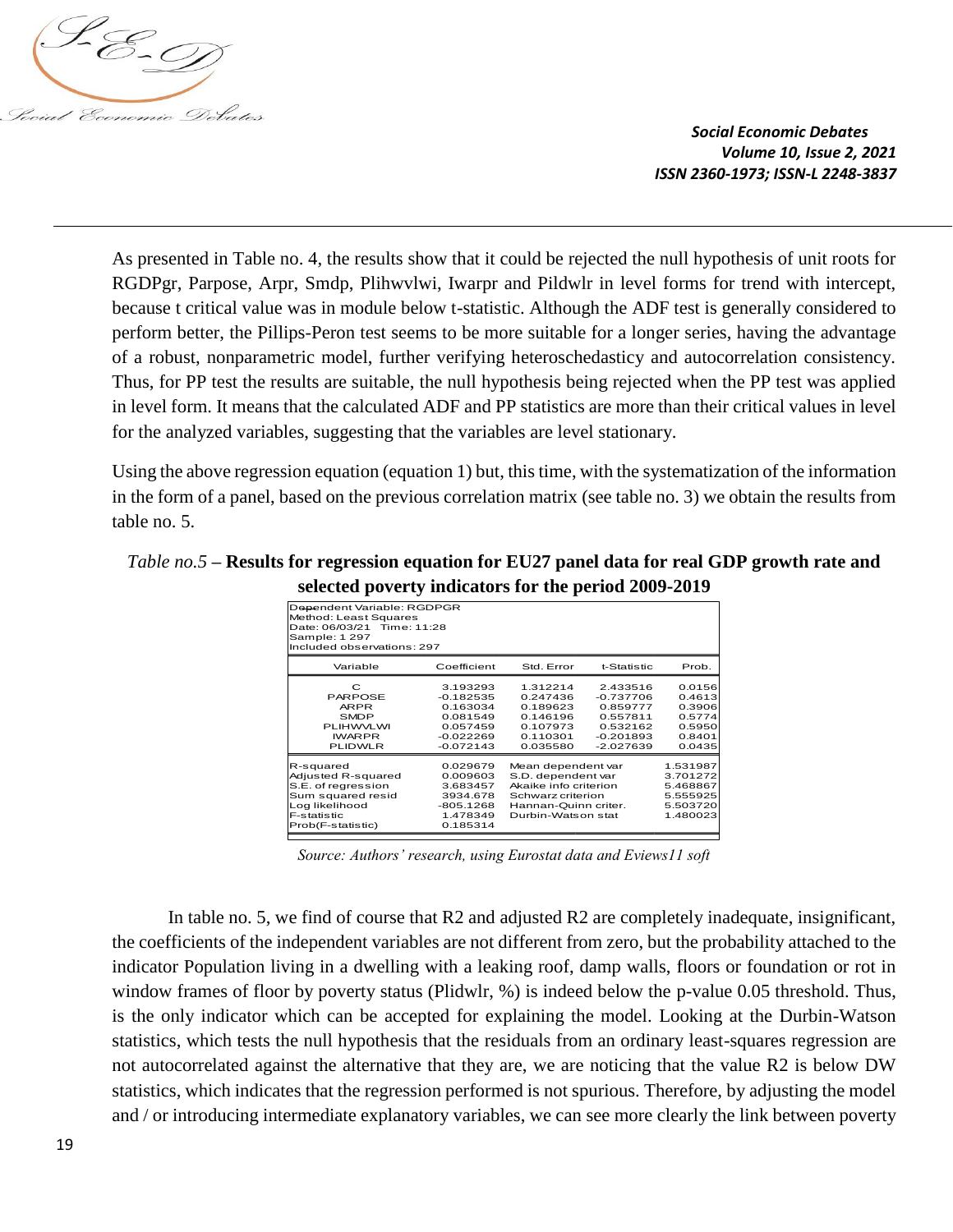

indicators and economic growth. So far, housing conditions seem to have their say, mainly through their impact on economic growth. Establishing that all variables are integrated in the same order, it has been proceed with the Granger Causality Test (Table no.6).

# Table no.6 **–** *Granger causality test results for EU27 for real GDP growth rate and selected poverty indicators*

| Null Hypothesis:                                            | Obs | <b>F-Statistic</b> | Prob.    |
|-------------------------------------------------------------|-----|--------------------|----------|
| PARPOSE does not Granger Cause RGDPGR                       | 295 | 1.47170            | 0.2312   |
| RGDPGR does not Granger Cause PARPOSE                       |     | 3.67293            | 0.0266   |
| ARPR does not Granger Cause RGDPGR                          | 295 | 0.32790            | 0.7207   |
| RGDPGR does not Granger Cause ARPR                          |     | 0.59294            | 0.5534   |
| SMDP does not Granger Cause RGDPGR                          | 295 | 1.49350            | 0.2263   |
| RGDPGR does not Granger Cause SMDP                          |     | 3.34614            | 0.0366   |
| PLIHWVLWI does not Granger Cause RGDPGR                     | 295 | 2.53463            | 0.0810   |
| RGDPGR does not Granger Cause PLIHWVLWI                     |     | 16.5923            | $2.E-07$ |
| IWARPR does not Granger Cause RGDPGR                        | 295 | 0.36377            | 0.6954   |
| RGDPGR does not Granger Cause IWARPR                        |     | 0.62390            | 0.5366   |
| PLIDWLR does not Granger Cause RGDPGR                       | 295 | 1.04049            | 0.3546   |
| RGDPGR does not Granger Cause PLIDWLR                       |     | 0.26565            | 0.7669   |
| ARPR does not Granger Cause PARPOSE                         | 295 | 2.05272            | 0.1302   |
| PARPOSE does not Granger Cause ARPR                         | 295 | 2.47961            | 0.0856   |
| SMDP does not Granger Cause PARPOSE                         |     | 1.05277            | 0.3503   |
| PARPOSE does not Granger Cause SMDP                         | 295 | 0.17291            | 0.8413   |
| PLIHWVLWI does not Granger Cause PARPOSE                    |     | 0.60843            | 0.5449   |
| PARPOSE does not Granger Cause PLIHWVLWI                    | 295 | 4.52128            | 0.0117   |
| IWARPR does not Granger Cause PARPOSE                       |     | 0.37065            | 0.6906   |
| PARPOSE does not Granger Cause IWARPR                       | 295 | 0.62855            | 0.5341   |
| PLIDWLR does not Granger Cause PARPOSE                      |     | 3.81237            | 0.0232   |
| PARPOSE does not Granger Cause PLIDWLR                      | 295 | 1.10719            | 0.3319   |
| SMDP does not Granger Cause ARPR                            |     | 1.59265            | 0.2052   |
| ARPR does not Granger Cause SMDP                            |     | 0.28816            | 0.7499   |
| PLIHWVLWI does not Granger Cause ARPR                       | 295 | 1.04777            | 0.3520   |
| ARPR does not Granger Cause PLIHWVLWI                       |     | 1.91410            | 0.1493   |
| <b>IWARPR does not Granger Cause ARPR</b>                   | 295 | 0.15188            | 0.8592   |
| ARPR does not Granger Cause IWARPR                          |     | 0.15653            | 0.8552   |
| PLIDWLR does not Granger Cause ARPR                         | 295 | 2.65343            | 0.0721   |
| ARPR does not Granger Cause PLIDWLR                         |     | 2.14178            | 0.1193   |
| PLIHWVLWI does not Granger Cause SMDP                       | 295 | 0.14737            | 0.8630   |
| SMDP does not Granger Cause PLIHWVLWI                       |     | 3.44723            | 0.0331   |
| IWARPR does not Granger Cause SMDP                          | 295 | 0.04719            | 0.9539   |
| SMDP does not Granger Cause IWARPR                          |     | 0.80283            | 0.4491   |
| PLIDWLR does not Granger Cause SMDP                         | 295 | 3.70506            | 0.0258   |
| SMDP does not Granger Cause PLIDWLR                         |     | 0.36700            | 0.6931   |
| IWARPR does not Granger Cause PLIHWVLWI                     | 295 | 1.78824            | 0.1691   |
| PLIHWVLWI does not Granger Cause IWARPR                     |     | 0.26779            | 0.7653   |
| PLIDWLR does not Granger Cause PLIHWVLWI                    | 295 | 0.64996            | 0.5228   |
| PLIHWVLWI does not Granger Cause PLIDWLR                    |     | 0.16107            | 0.8513   |
| PLIDWLR does not Granger Cause IWARPR                       | 295 | 2.18794            | 0.1140   |
| <b>IWARPR does not Granger Cause PLIDWLR</b>                |     | 2.13525            | 0.1201   |
| Source: Authors' research, using Eurostat and Eviews11 soft |     |                    |          |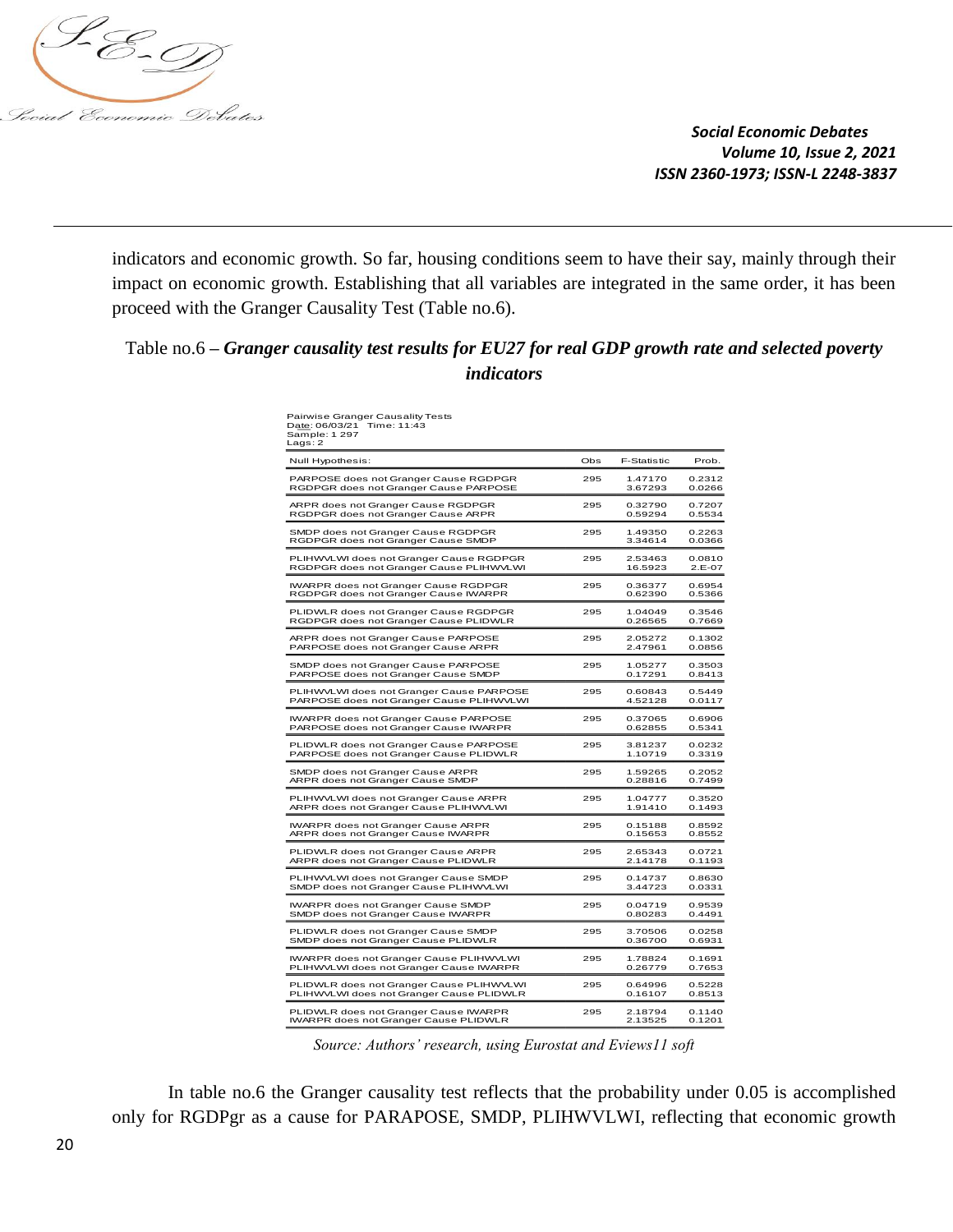

cause poverty evolutions rather than opposite. Also, PARAPOSE and SMDP do Granger cause PLIHWVLWI, so the risk of poverty or social exclusion and severely materially deprivation makes us not go to work. Also, PLIDWLR does Granger cause PARAPOSE and SMDP, so the dwelling conditions make as still be at risk of poverty or social exclusion and severely materially deprived people.

This can be connected with the fact that Overcrowding rate by poverty status and Population having neither a bath, nor a shower, nor indoor flushing toilet in their household by poverty status represents dominance for the poorest EU countries. Thus, living conditions affect people's health and ability to go to work, thus the ability to escape the trap of poverty.

# **5. CONCLUSIONS AND RECOMMENDATIONS**

This article seeks an incursion into the issue of poverty in the EU27 for the period 2009-2019. Beyond the correlations between the indicators proposed by section 1 of the SDGs - without poverty, the link with economic growth is also useful in understanding the macroeconomic and microeconomic mechanisms in order to address this issue. Poverty generates delays in economic growth, but rather anemic or poorly directed economic growth can inflame or maintain the problem of poverty.

Adequate living conditions are essential for a good start in life, and later in the field of work. They stop us from getting more precarious jobs or giving up work at some point, preventing us from getting sick and integrating us better into society, thus ensuring long-term economic growth by staying active and well paid. So the target for the programmers and public policy managers starts from ensuring satisfactory living conditions to block poverty and then the exclusion from the labor market of those categories of people. This presupposes adequate salaries and pensions, good social protection for people with disabilities, allowances and material rights corresponding to child care, etc. in order to prevent the entry or return to the poverty trap.

Poverty being the key to the shortcomings of today's world, thus, the study will probably be developed in the future with an approach at EU27 level related to migration, to salaries and wages developments and to other issues.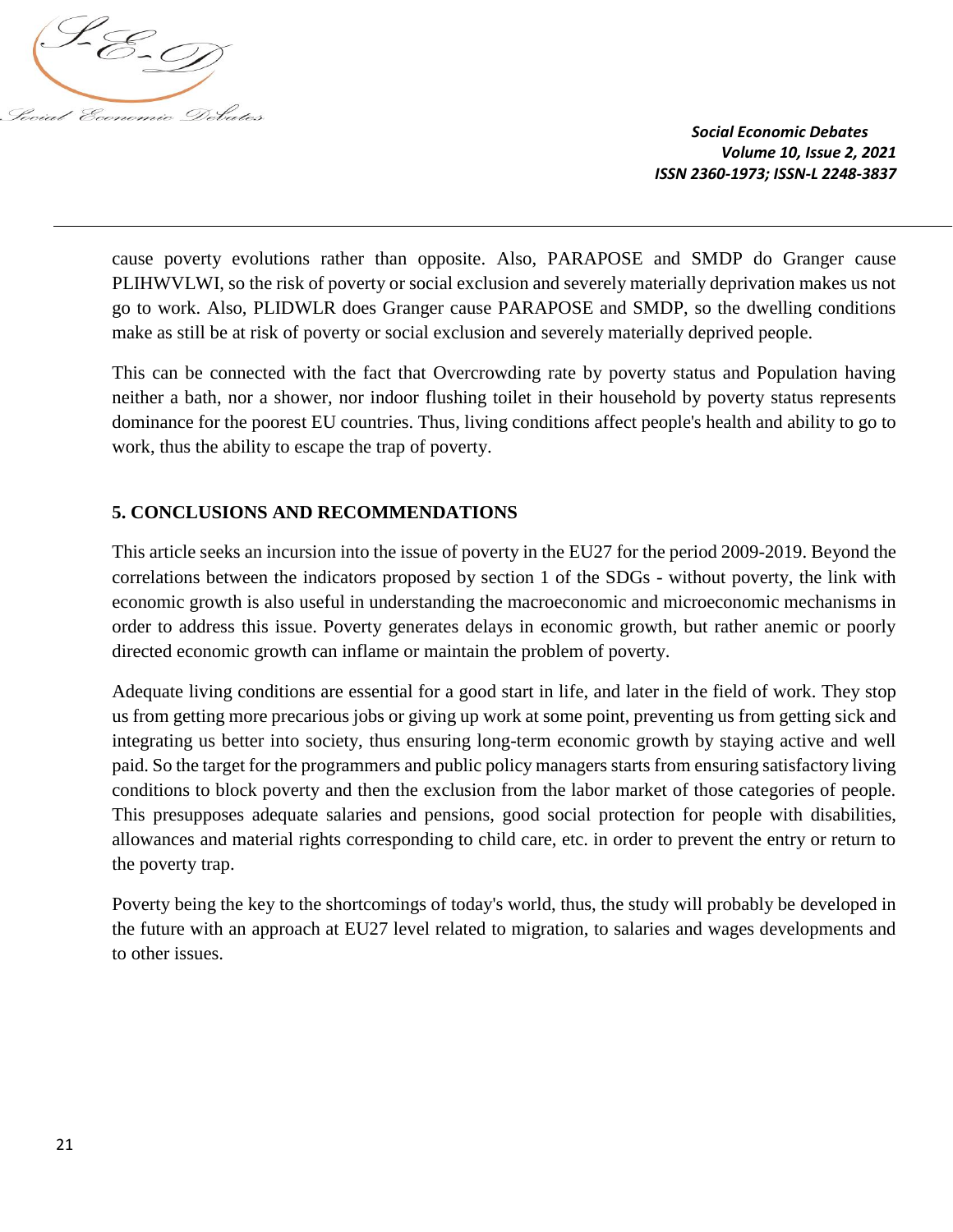

### **REFERENCES**

- Agrawal, P. (2008) Economic Growth and Poverty Reduction: Evidence from Kazakhstan. *Asian Development Review,* vol. 24, no. 2, pp. 90−115. Asian Development Bank. Online at: http://citeseerx.ist.psu.edu/viewdoc/download?doi=10.1.1.177.2567&rep=rep1&type=pdf.
- Besley and Cord (eds.) (2007). "Delivering on the Promise of Pro-Poor Growth: Insights and Lessons from Country Experiences", World Bank.
- Bhagwati, (2000) "Poverty or Reforms: Friends or Foes? In The Wind of the Hundred Days: How Washington Mismanaged Globalization". Cambridge and London: MIT Press.
- Bigsten, A., Kebede, B., Shimeles, A., Taddesse, M., (2003). Growth and poverty reduction in Ethiopia: Evidence from household panel surveys. *World Development 31(1),* 87-106.
- Datt, G. and Ravallion, M. (2002). Is India's Economic Growth Living the Poor Behind. World Bank, Washington, DC. Mimeo.
- Deaton, A. and J. Dreze, (2001). Poverty and Inequality in India: A Reexamination. Economic and Political Weekly September:3729–48.
- Dullah, M., Mori, K, Rozilee, A. and Jaratin, L. (2012). Is economic growth suficient for poverty alleviation? Empirical evidence from Malaysia. Cuadernos de economía (2012) 35, 26-32.
- Fields, G.S., (1989). Changes in poverty and inequality in developing countries. World Bank Research Observer 4(2), 167-185.
- Lustig, N., Arias, O., Rigolini, J., (2002). Poverty reduction and economic growth: A two-way causality. Sustainable Development Department Technical Papers Series. Inter-American Development Bank, Washington D.C.
- Ravallion, M., (1995). Growth and poverty: Evidence for developing countries in the 1980s. *Economic Letters* 48, 411-417.
- Rodrik, D., (2000). Growth versus poverty reduction: a hollow debate. Finance and Development, IMF, Washington, D.C.
- Roemer M, and Gugerty, M.K. (1997). Does Economic Growth Reduce Poverty?Technical Paper, CAER II Discussion Paper No. 5, Harvard Institute for International Development. Online at: https://www.researchgate.net/profile/Mary-Kay Gugerty/publication/237498216\_ DOES\_ECONOMIC\_GROWTH\_REDUCE\_POVERTY\_Technical\_Paper/links/57dc0dc708aeea1 95935bbb3/DOES-ECONOMIC-GROWTH-REDUCE-POVERTY-Technical-Paper.pdf